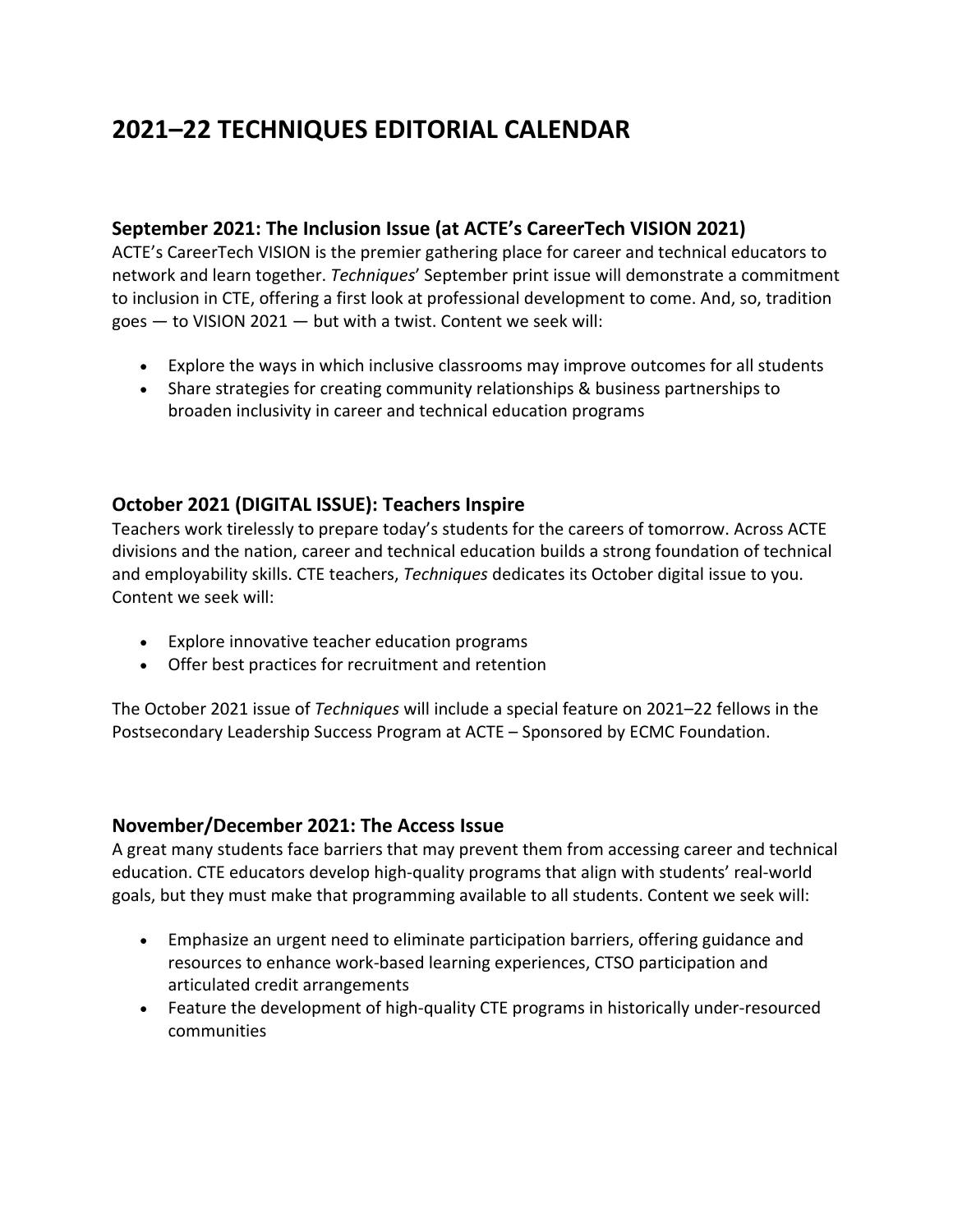## **January 2022 (DIGITAL ISSUE): Tech Evolves**

Since the late 20th century, the rate of technological advancement has increased exponentially — but perhaps never more so than since COVID-19 emerged. *Techniques* encourages interested parties to navigate where there are new intersections of technology, education and the workforce. Content we seek will:

- Explore new & emerging technology, as well as out-of-the-box approaches to leverage existing tech for CTE student success
- Offer strategies to address new skill development in a post-COVID-19 landscape

#### **February 2022: The Equity Issue**

CTE must break down generations of systemic inequities, examining the ways in which implicit biases influence program development & content delivery. Diverse students face significant barriers to entry (e.g., eligibility & transportation requirements, exclusionary discipline). Only when we address these challenges can we develop more equitable learning environments. Content we seek will:

- Demonstrate the role of program enrollment and performance data analysis in determining where supports are needed for student success
- Offer strategies for designing facilities, equipment, technology and materials in a manner that is free from bias, inclusive and non-discriminatory

#### **March 2022 (DIGITAL ISSUE): Students Lead**

Today's students are tomorrow's industry leaders. Invest in their future. Challenge them! Offer rigorous assignments and empower them to lead. Career and technical education students will rise to the challenge. *Techniques* seeks content to publish in March 2022 that will:

- Explore the benefits of career and technical student organization (CTSO) involvement
- Discuss innovative approaches to career exploration via work-based learning